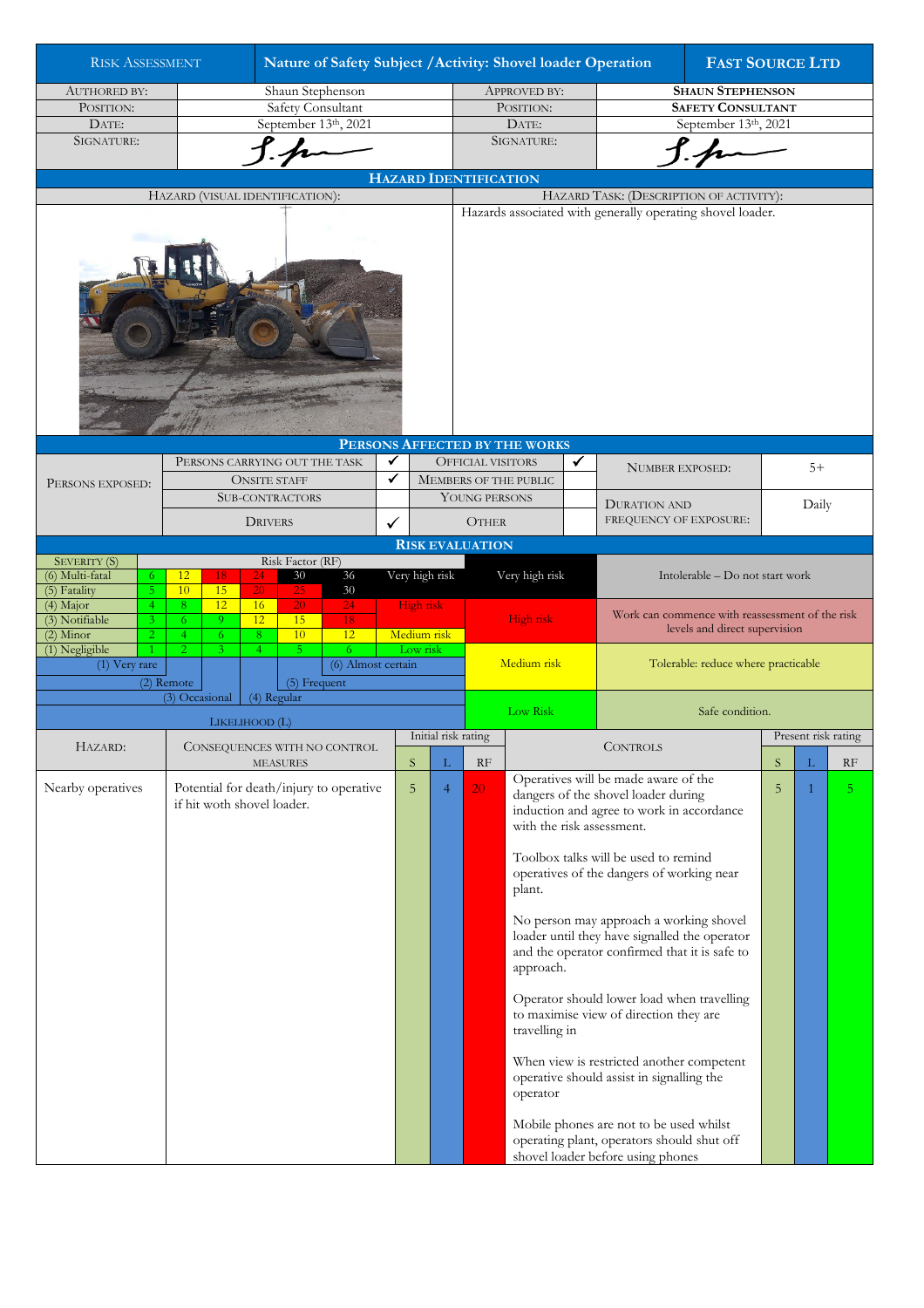| Nearby vehicles or<br>other plant | Potential for death or serious injury to<br>operator/driver of shovel loader or<br>operator of other plant if hit with<br>shovel loader.<br>Damage to plant/vehicles | 5              | 3              | 15              | Daily activity brief will be carried out each<br>morning to make operators aware of where<br>plant and vehicles will be working<br>Safe working system in place - vehicles will<br>stop and wait for confirmation from shovel<br>driver before moving on<br>Mobile phones are not to be used whilst<br>operating plant | 5              |                | 5.             |
|-----------------------------------|----------------------------------------------------------------------------------------------------------------------------------------------------------------------|----------------|----------------|-----------------|------------------------------------------------------------------------------------------------------------------------------------------------------------------------------------------------------------------------------------------------------------------------------------------------------------------------|----------------|----------------|----------------|
| Reversing                         | Potential for death/injury to operative<br>Damage to plant/vehicles                                                                                                  | 5              | $\overline{4}$ | 20              | Shovel loader to be fitted with beacon and<br>reverse alarm.                                                                                                                                                                                                                                                           | 5              | 1              | 5.             |
|                                   | Damage to nearby structures                                                                                                                                          |                |                |                 | Operator to look in direction of travel                                                                                                                                                                                                                                                                                |                |                |                |
| Inexperienced<br>operatives       | Potential for death/injury to operative                                                                                                                              | 5              | $\overline{4}$ | 20              | Only trained and experienced operatives to<br>work with/near shovel loader.                                                                                                                                                                                                                                            | 5              |                | 5 <sup>1</sup> |
|                                   |                                                                                                                                                                      |                |                |                 | switch off and remove the keys before<br>leaving the shovel loader unattended.                                                                                                                                                                                                                                         |                |                |                |
| Working at height                 | Potential for death or serious injury to<br>operator or persons maintaining<br>shovel loader.                                                                        | 5              | 3              | 15              | Work at height will be avoided where<br>possible.                                                                                                                                                                                                                                                                      | 5              |                | 5 <sup>1</sup> |
|                                   |                                                                                                                                                                      |                |                |                 | Operators will have CPCS or equivalent<br>operator safety training.                                                                                                                                                                                                                                                    |                |                |                |
|                                   |                                                                                                                                                                      |                |                |                 | Provided steps will be used to enter shovel<br>loader                                                                                                                                                                                                                                                                  |                |                |                |
|                                   |                                                                                                                                                                      |                |                |                 | Three points of contact must be maintained<br>at all times whilst entering shovel loader                                                                                                                                                                                                                               |                |                |                |
|                                   |                                                                                                                                                                      |                |                |                 | The excavator will be used to transport the<br>operator to a safe point before the operator<br>exits the excavator.                                                                                                                                                                                                    |                |                |                |
| Unsecure loads                    | Potential for death or serious injury to<br>operator and/or other site operatives if<br>shovel loader loses load.                                                    | 5              | $\overline{4}$ | 20              | Only trained, certified and authorised<br>persons are permitted to operate shovel<br>loader truck.                                                                                                                                                                                                                     | 5              | $\overline{2}$ | 10             |
|                                   | Damage to shovel loader                                                                                                                                              |                |                |                 | Ensure SWL for all configurations is clearly<br>marked                                                                                                                                                                                                                                                                 |                |                |                |
|                                   | Damage to other plant/vehicles                                                                                                                                       |                |                |                 | Operator will check that loads are secure                                                                                                                                                                                                                                                                              |                |                |                |
|                                   | Damage to nearby structures                                                                                                                                          |                |                |                 | and monitor their stability throughout work.                                                                                                                                                                                                                                                                           |                |                |                |
|                                   |                                                                                                                                                                      |                |                |                 | Operator should be reminded of risks from<br>travelling across gradients speeding,<br>travelling with load raised, turning too<br>sharply, incorrect loading of forks and<br>overloading                                                                                                                               |                |                |                |
|                                   |                                                                                                                                                                      |                |                |                 | Continual monitoring of the system of work<br>by the site management team                                                                                                                                                                                                                                              |                |                |                |
| Maintenance<br>operations         | Potential for injury from working on<br>plant e.g. trapping a person's limbs<br>within moving parts of shovel loader                                                 | $\overline{4}$ | 5              | 20 <sup>°</sup> | Only trained and competent operatives will<br>attempt to maintain/repair the shovel<br>loader                                                                                                                                                                                                                          | $\overline{4}$ |                |                |
|                                   |                                                                                                                                                                      |                |                |                 |                                                                                                                                                                                                                                                                                                                        |                |                |                |
|                                   | Potential hydraulic injection injury                                                                                                                                 |                |                |                 | Safe means of acces will be used to maintain<br>parts of loader that are higher than 2 metres                                                                                                                                                                                                                          |                |                |                |
|                                   |                                                                                                                                                                      |                |                |                 | Lifting capabilities will be tested every 12<br>months in Accordance with LOLER (1998)                                                                                                                                                                                                                                 |                |                |                |
|                                   |                                                                                                                                                                      |                |                |                 | Shovel loader will be completely isolated<br>and switched off, with the handbrake on<br>before operatives are allowed to work in its<br>immediate vacinity or do maintenance work<br>on it                                                                                                                             |                |                |                |